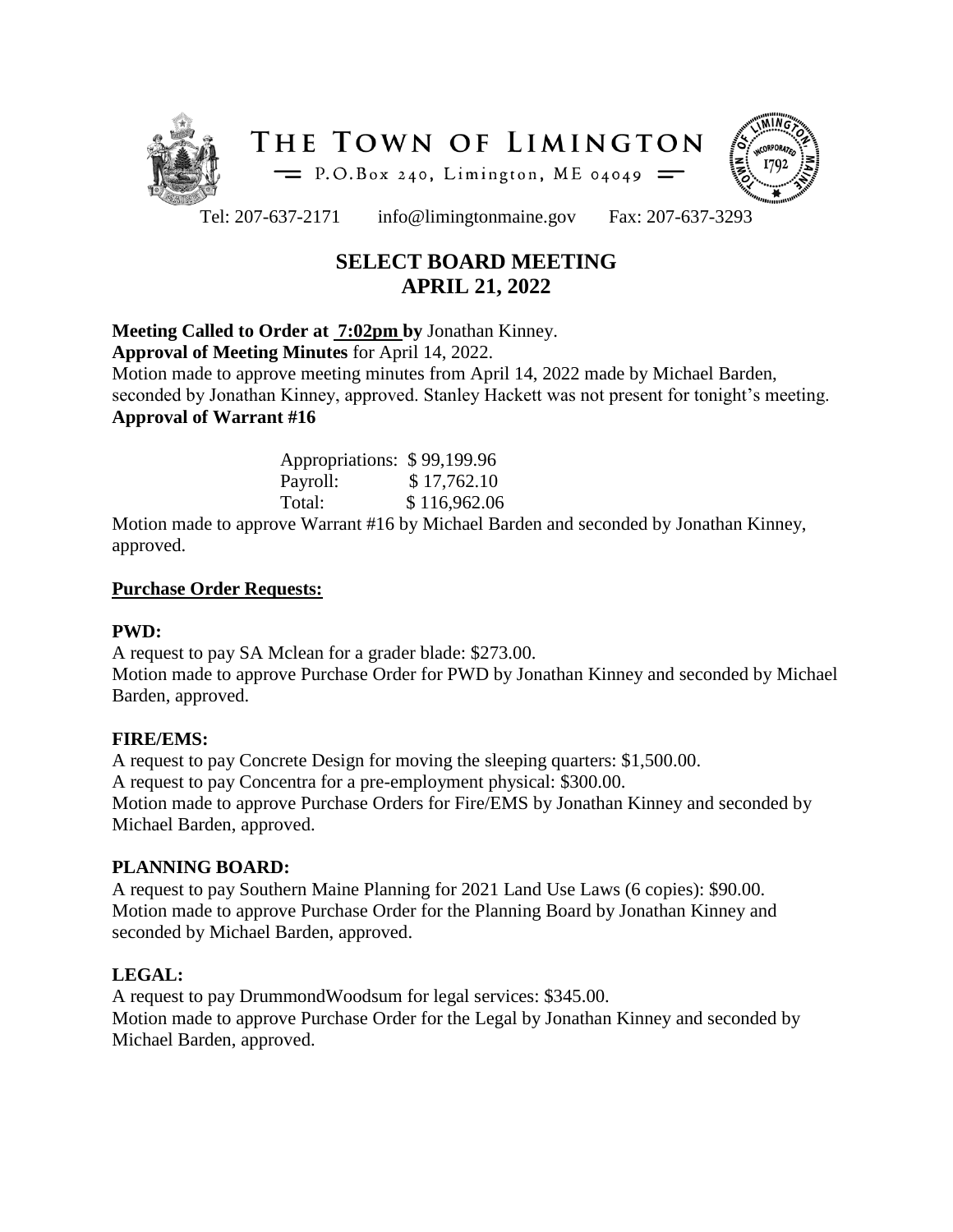## **Select Board Office:**

A request to reimburse Betsy Weymouth for tolls and mileage for MMA training in Augusta April 14, 2022: \$80.00.

Motion made to approve Purchase Order for the Select Board Office by Jonathan Kinney and seconded by Michael Barden, approved.

#### **Old & New Business:**

**Motion** to appoint Marcel Desrosiers as Electrical Inspector for a term of one year, April 22, 2022- April 21, 2023.

Motion made to approve appointment of Marcel Desrosiers as Electrical Inspector by Jonathan Kinney and seconded by Michael Barden, approved.

**Motion** to appoint Debra Black to the Planning Board for a term of one year April 22, 2022 to March 1, 2023.

Motion made to approve appointment of Debra Black to the Planning Board by Jonathan Kinney and seconded by Michael Barden, approved.

Met w/ dept heads to discuss sleeping quarters, paving work.

PWD: discussed paving and what needs to be done to the road prior to that being accomplished, drainage issues with just paving and road rebuilding due to the road base and ditching works. PWD is going to use reclaim on the road this summer to try and alleviate some of the issues and satisfy the needs of the road.

Fire/EMS: goals for the new sleeping quarters such as blocking and removing wheels, adding skirting and plumbing. The Fie and EMS has had a large quantity of materials donated to help with the renovations and it is much appreciated. We are renovating the portable unit so help attract fire and ems workers who want to work 24-hour shifts, which will be great for town coverage and reduce our dependence on mutual aid.

Met with 2 Tucker Rd residents about concerns

Hired new Limington Parks & Recreation Director. Welcome aboard Madison Moody. Madison is hoping to move the Limington Parks & Recreation Business Plan forward by implementing some new activities and programs.

Jonathan Kinney spent some time with the assessor, spent some time with the PW Department today.

Discussed MMDY RV sites (moving from one site to two sites), Jonathan Kinney should be receiving the state permit for the MMDY Beach use.

Summer Camp enrollment is still open.

#### **Weekly Update on Select Board activities:**

Presentation and discussion of MSAD#6 2022-2023 budget